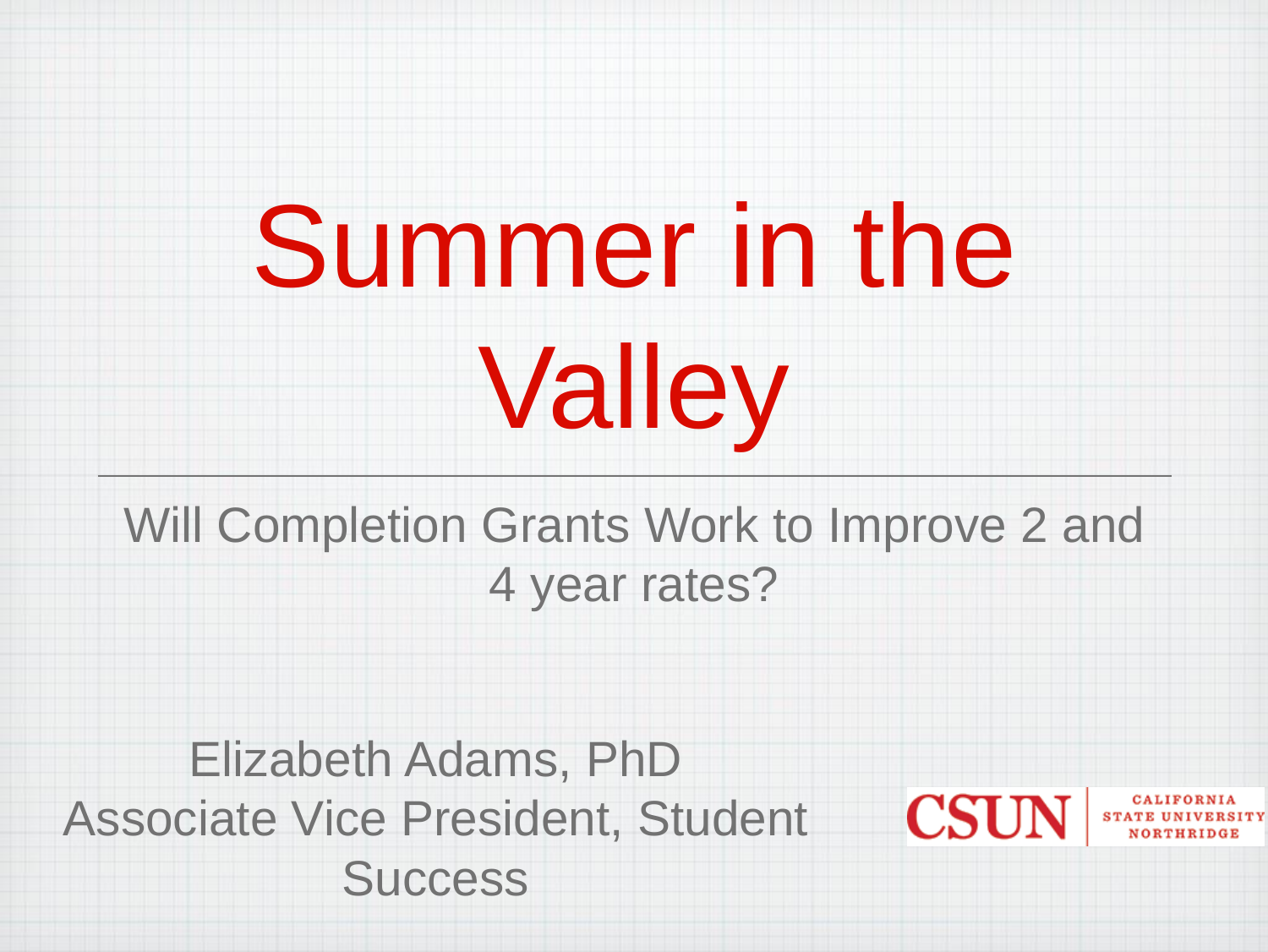## CSUN is big

- And that matters to the CO and to us
- \* Want to show that the needle can be moved
- Biggest GI 2025 Ask: \$1.1M for completion grants to improve 2 (FTT) and 4 (FTF) rates

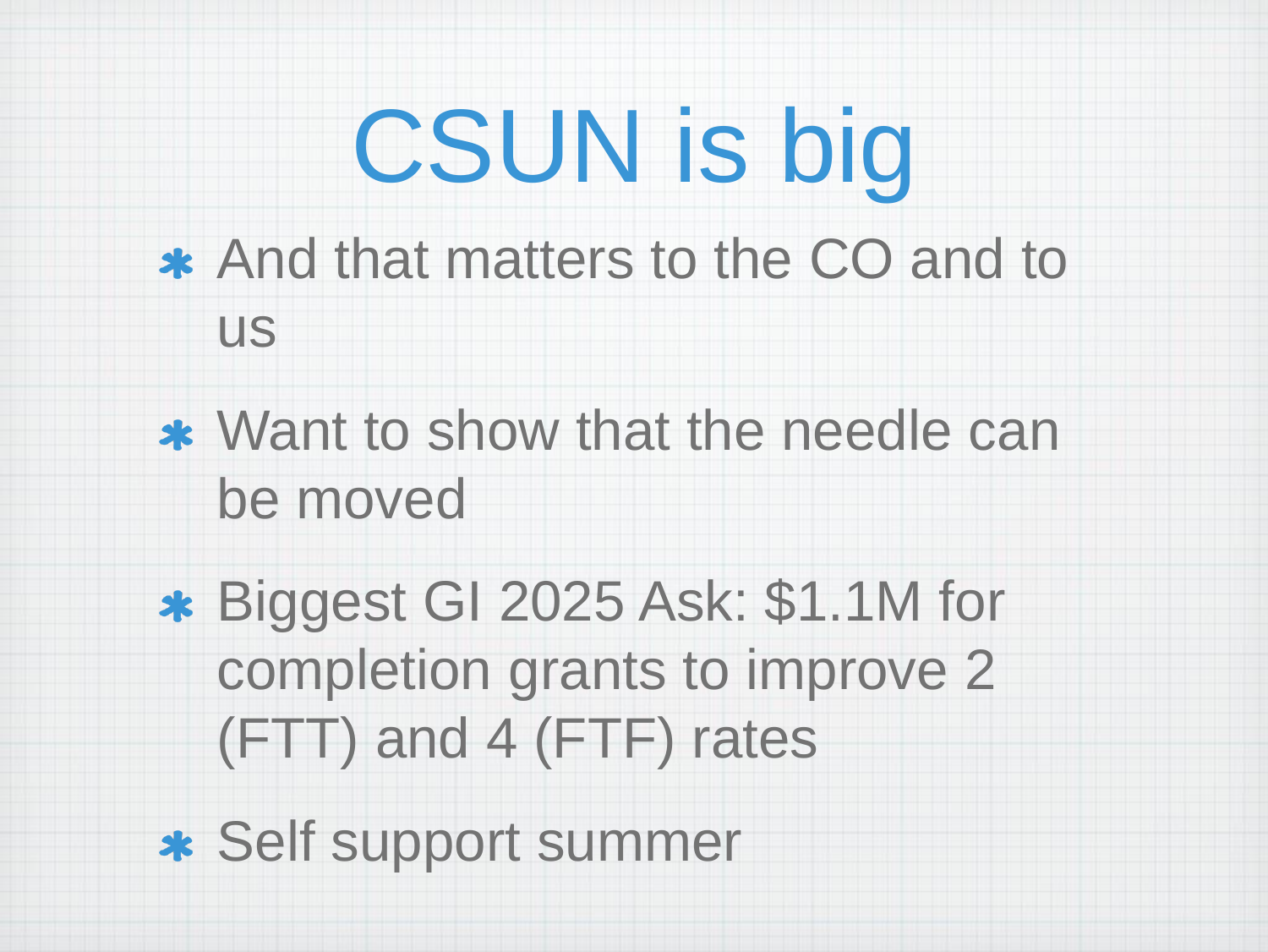## Numbers before: The

2.5ers

For FTT (Fall 2010 and 2011 cohorts), the 2.5 year graduation rates are about 44% (**45.5% or 2035 students and 43.9% or 2154 students, respectively**).

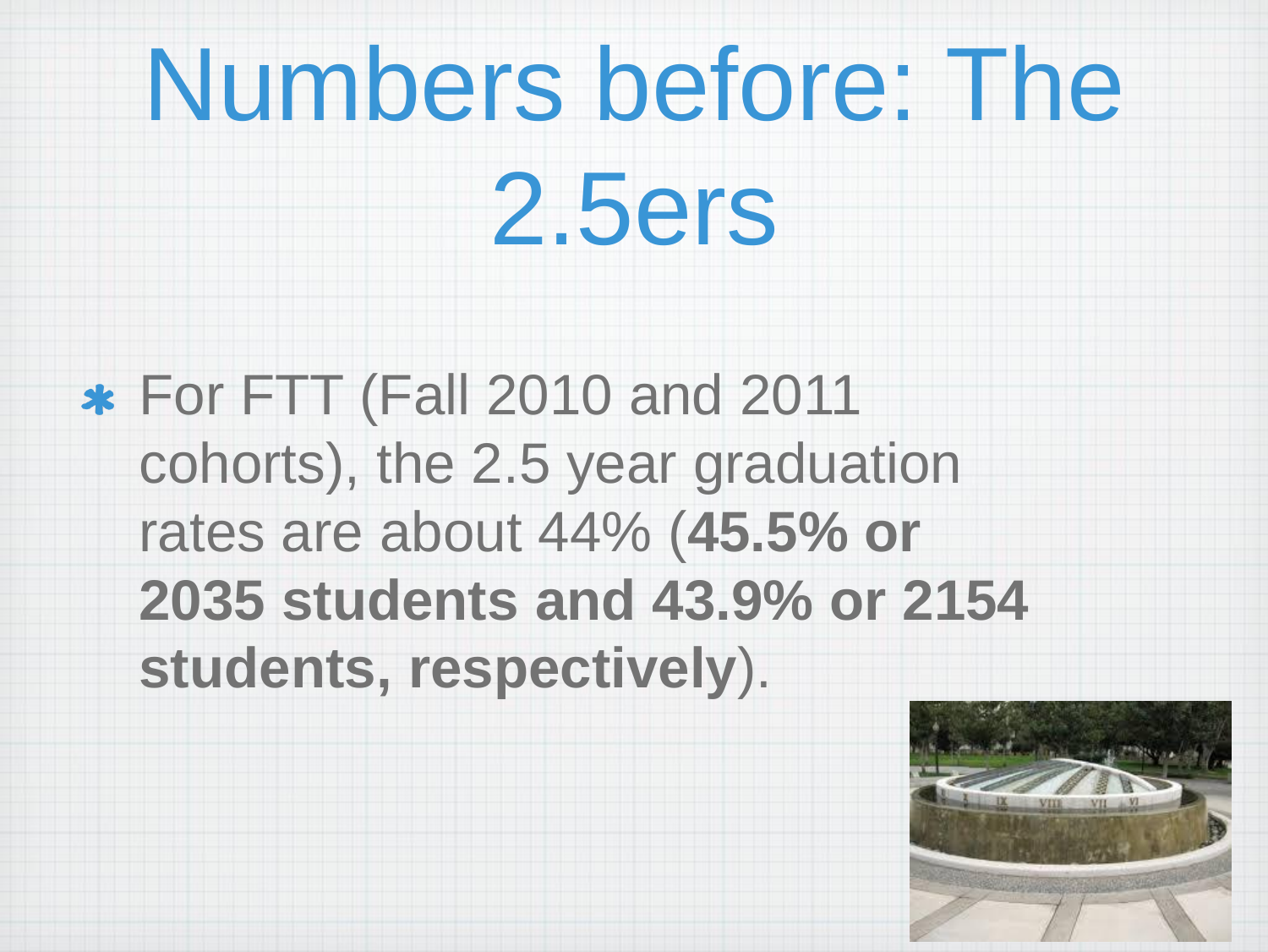#### Numbers before: The

4.5ers For FTF (Fall 2009 and 2010 cohorts), the 4.5 year graduation rates are about 18% (**18.1% or 760 students and 17.5% or 909 students, respectively**).

(Both sets of numbers also include the 2 and 4 year folks, too, of course)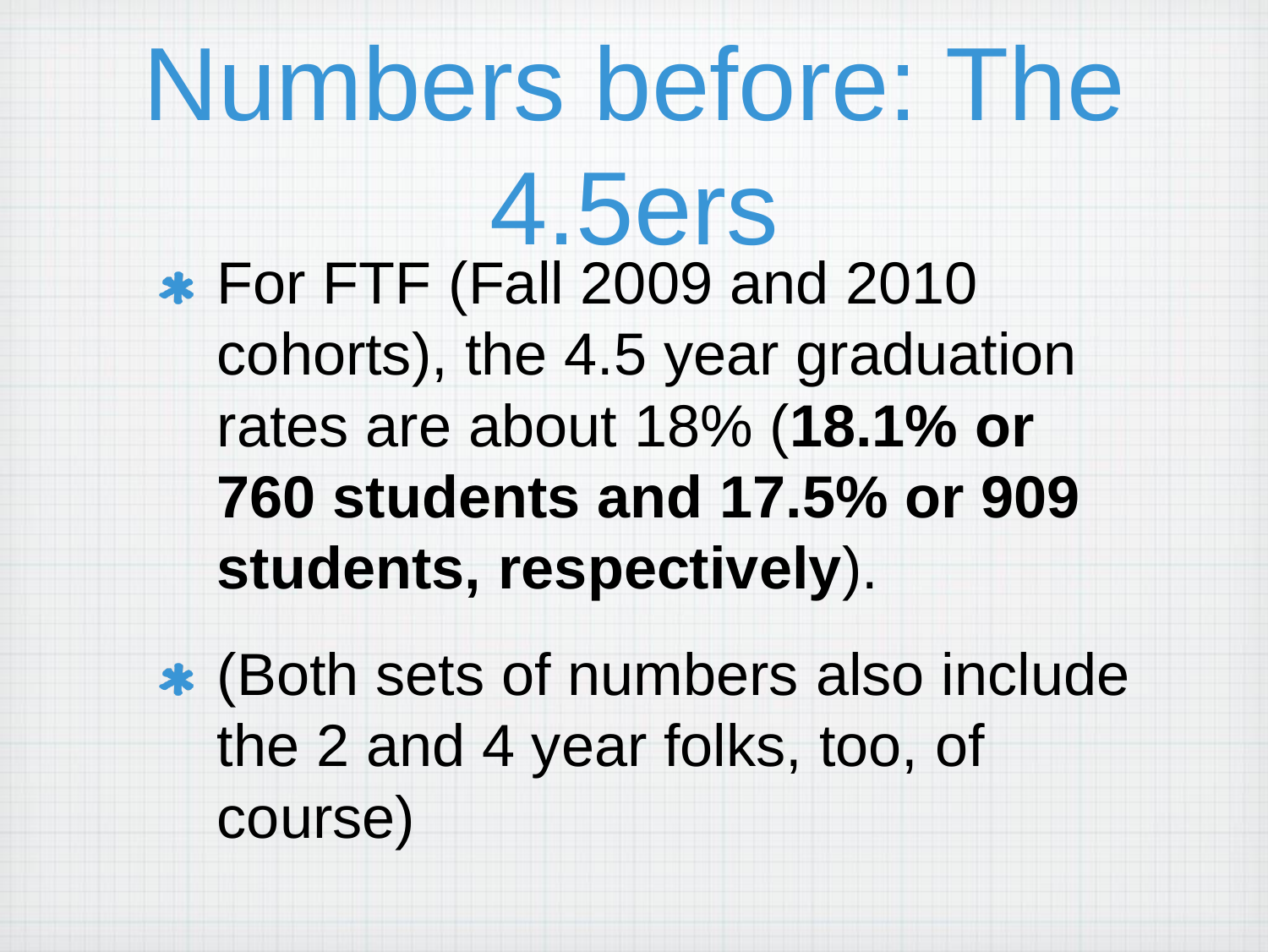## How many, really?

#### \* If the averages held:

- \* we could expect 407 F13 FTF to graduate Fall 2017
- we could expect 835 F15 FTT to graduate Fall 2017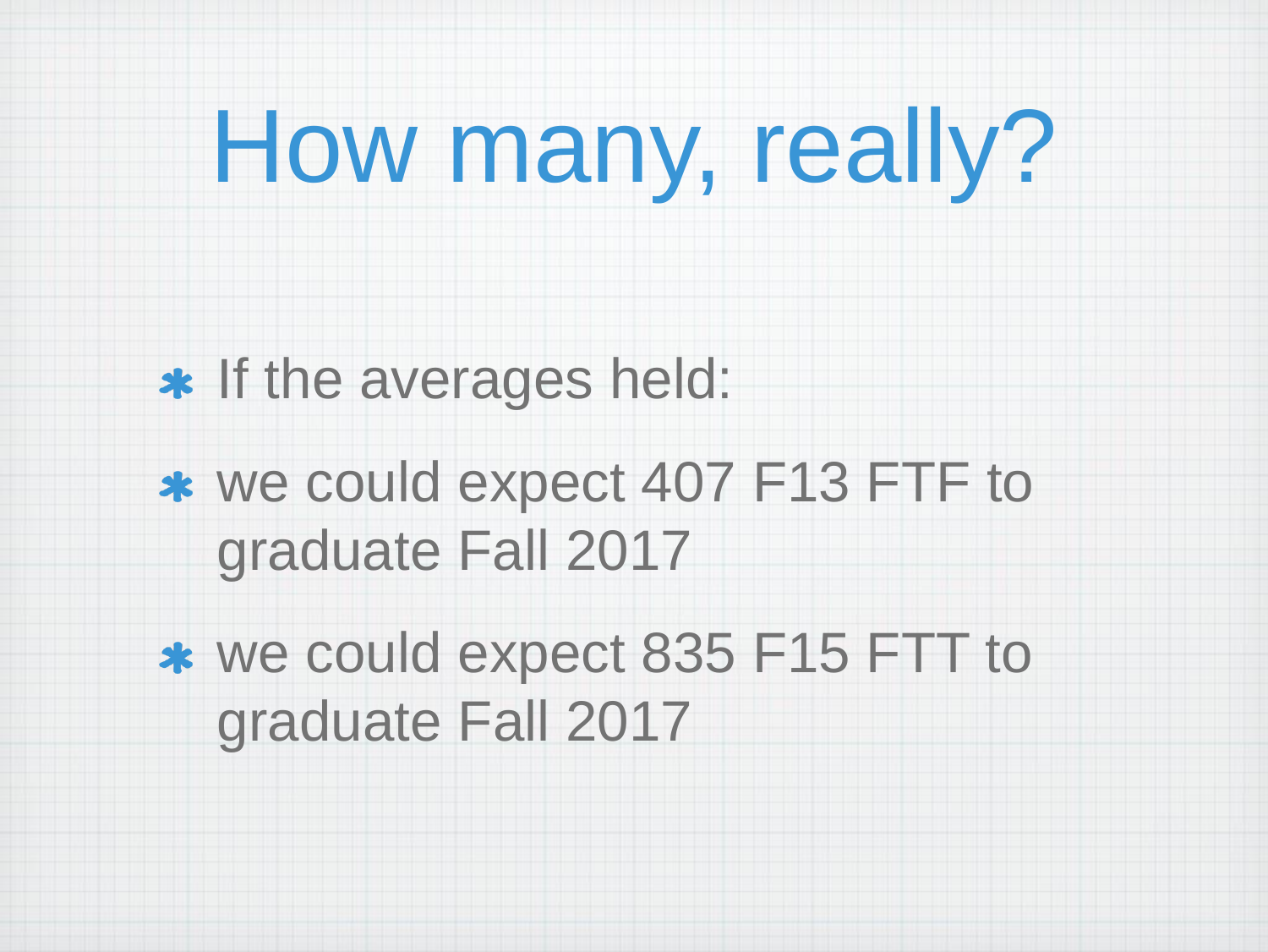## Okey doke

- Let's shoot for 600 (half of the 1200) at six units each.
- That's \$1.1M
- \* We need Cash Services, Financial Aid, Admissions and Records, All the advisors, IR, and...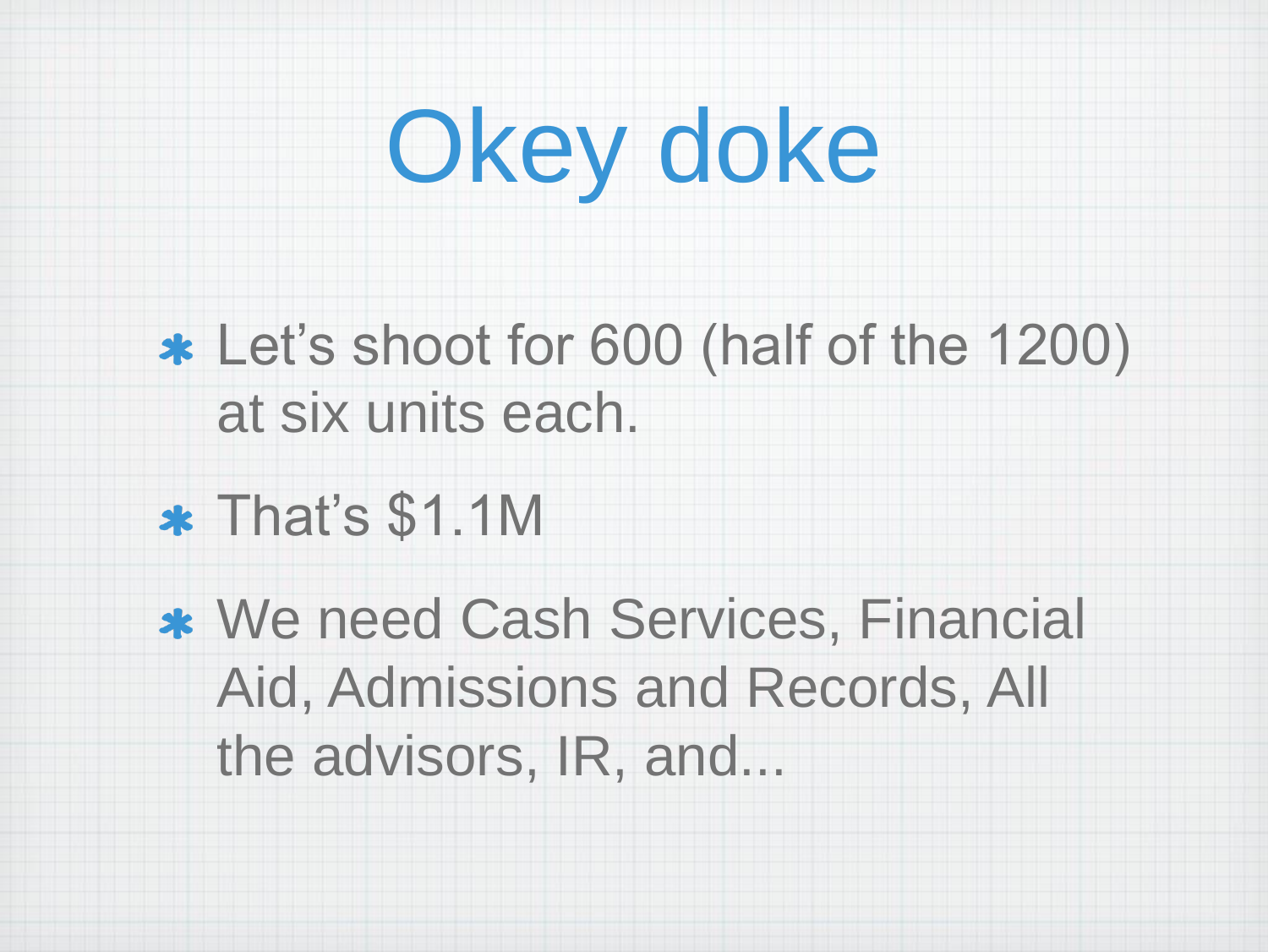### But first...we have to



#### find them

We start running Degree Progress Reports

We try various controls. Golden Four and 90+ units

B1 and B4 and 90+ units

5000+ DPRs sent to the colleges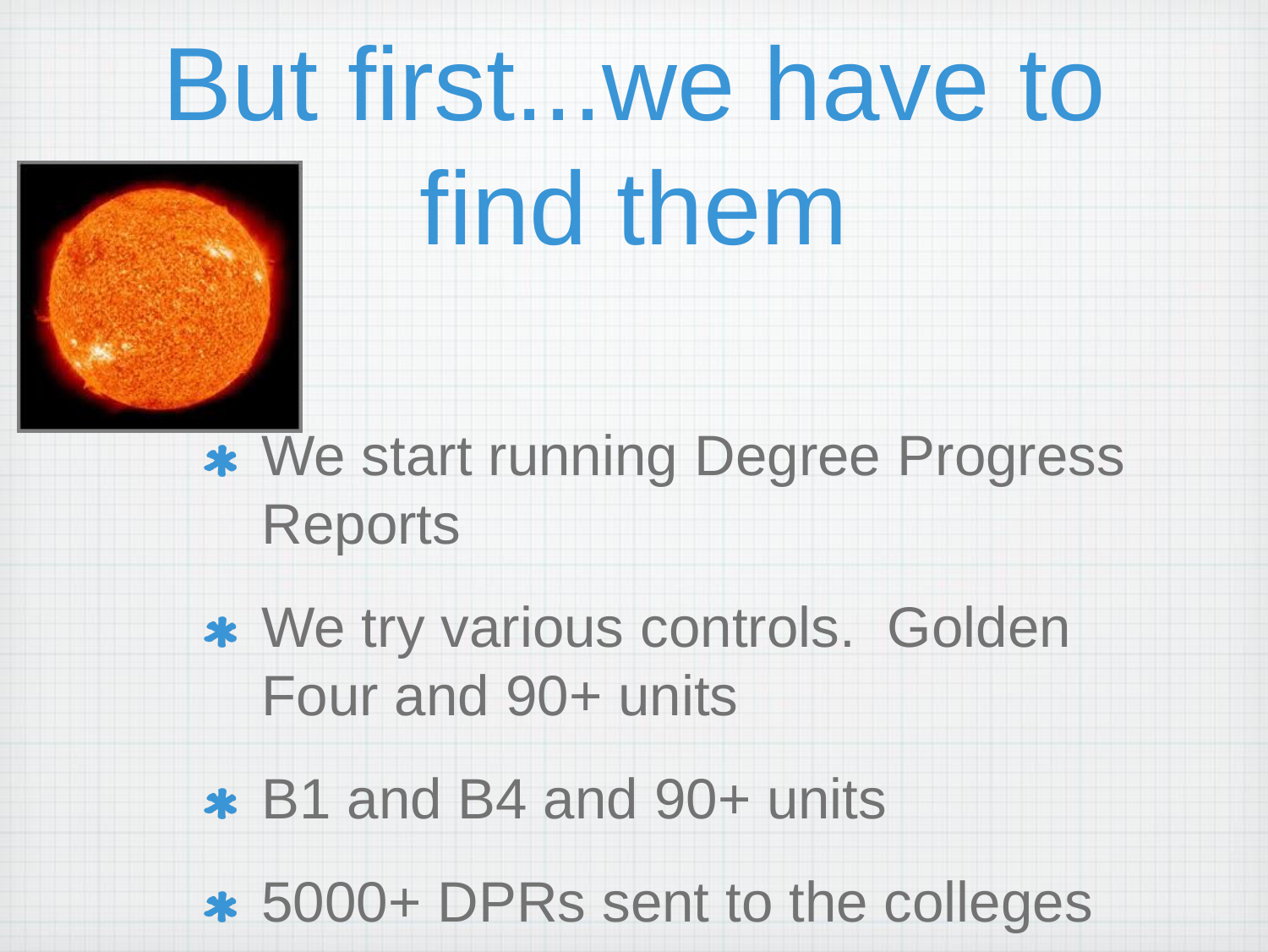#### Associate Deans,

Advising Center Directors, Graduation and Retention Teams

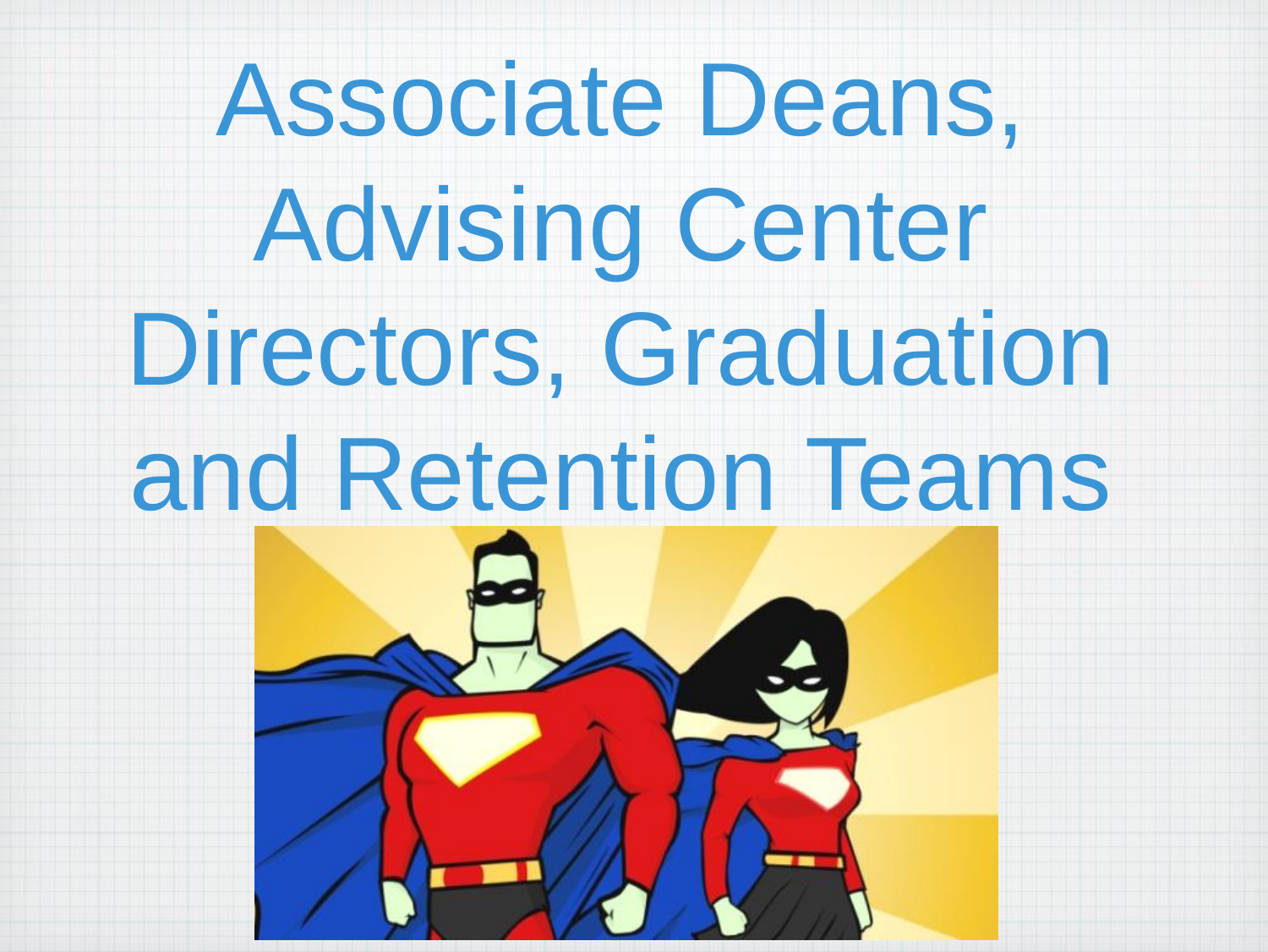## Let's text. and email.

#### and mail



**Finish Your Degree This Summer** 

Read more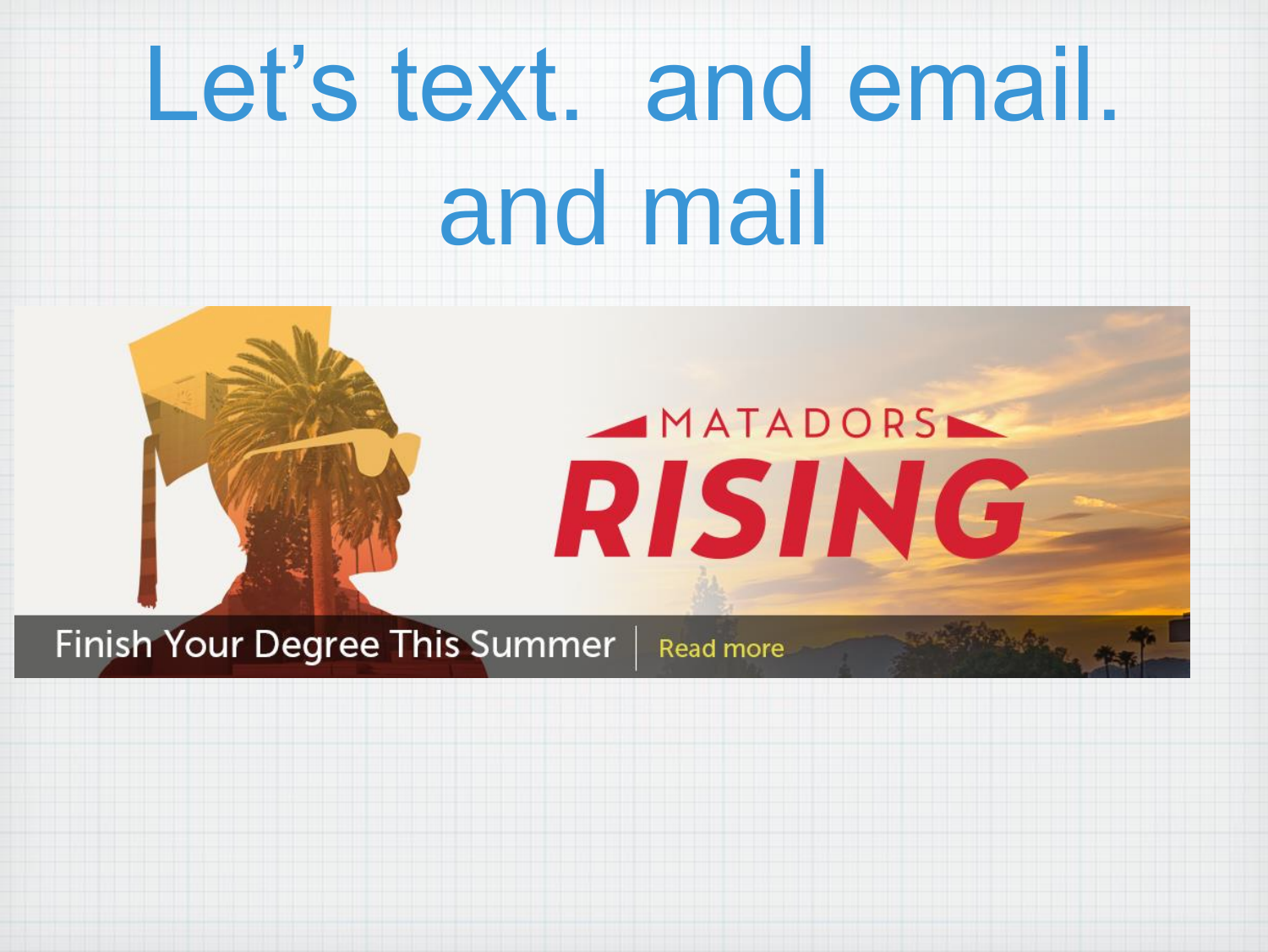## What happened?

- 6000+ students were emailed, texted, and postcarded
- 874 submitted an interest form
- 100 were in a different cohort
- 211 couldn't finish in the summer
- 549 were approved

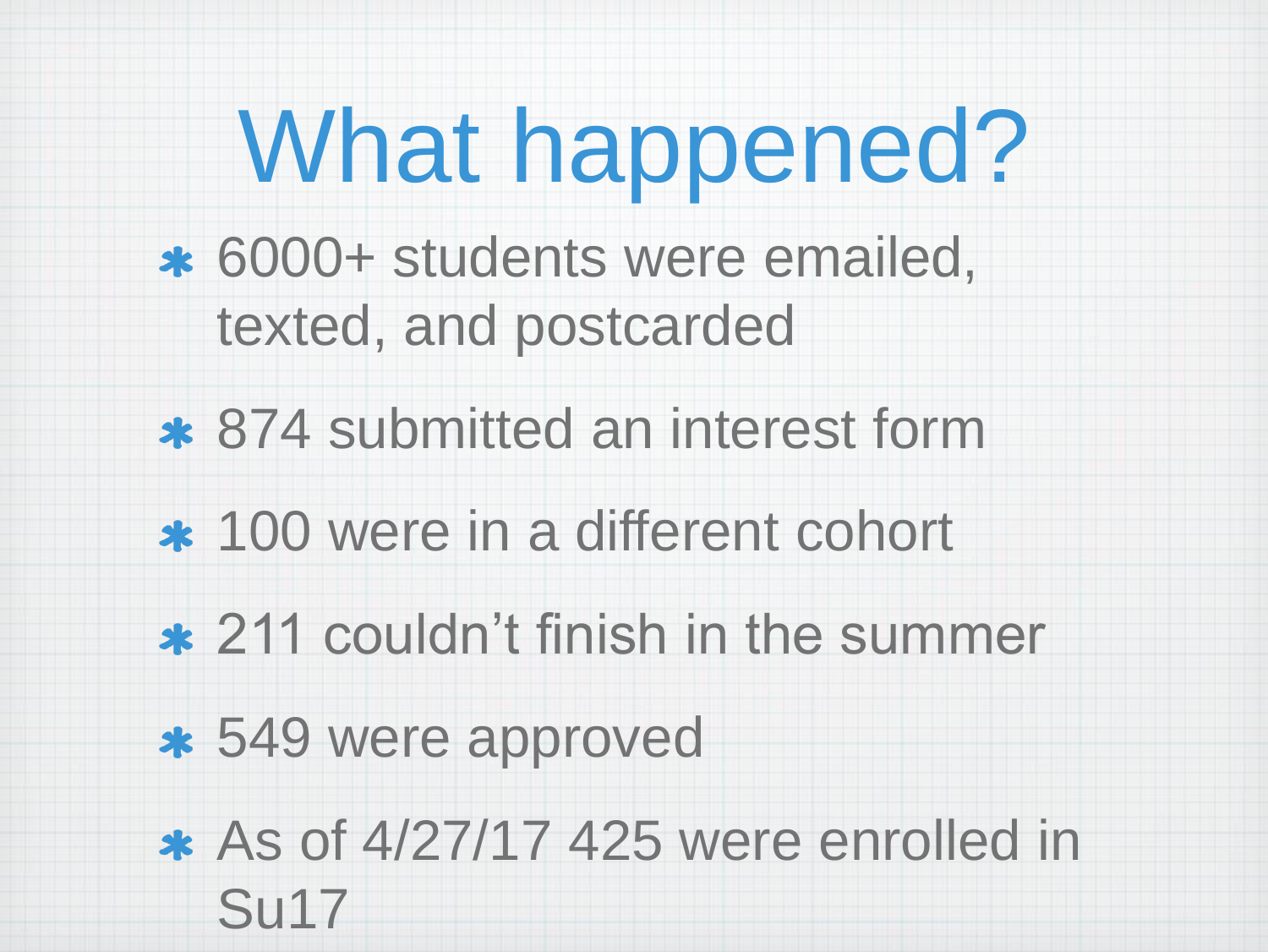## The numbers: good and less good



\* If all 549 graduate in summer 2017:

Our FTT graduation rate will go up 2-3%

Our FTF graduation rate will go up 1%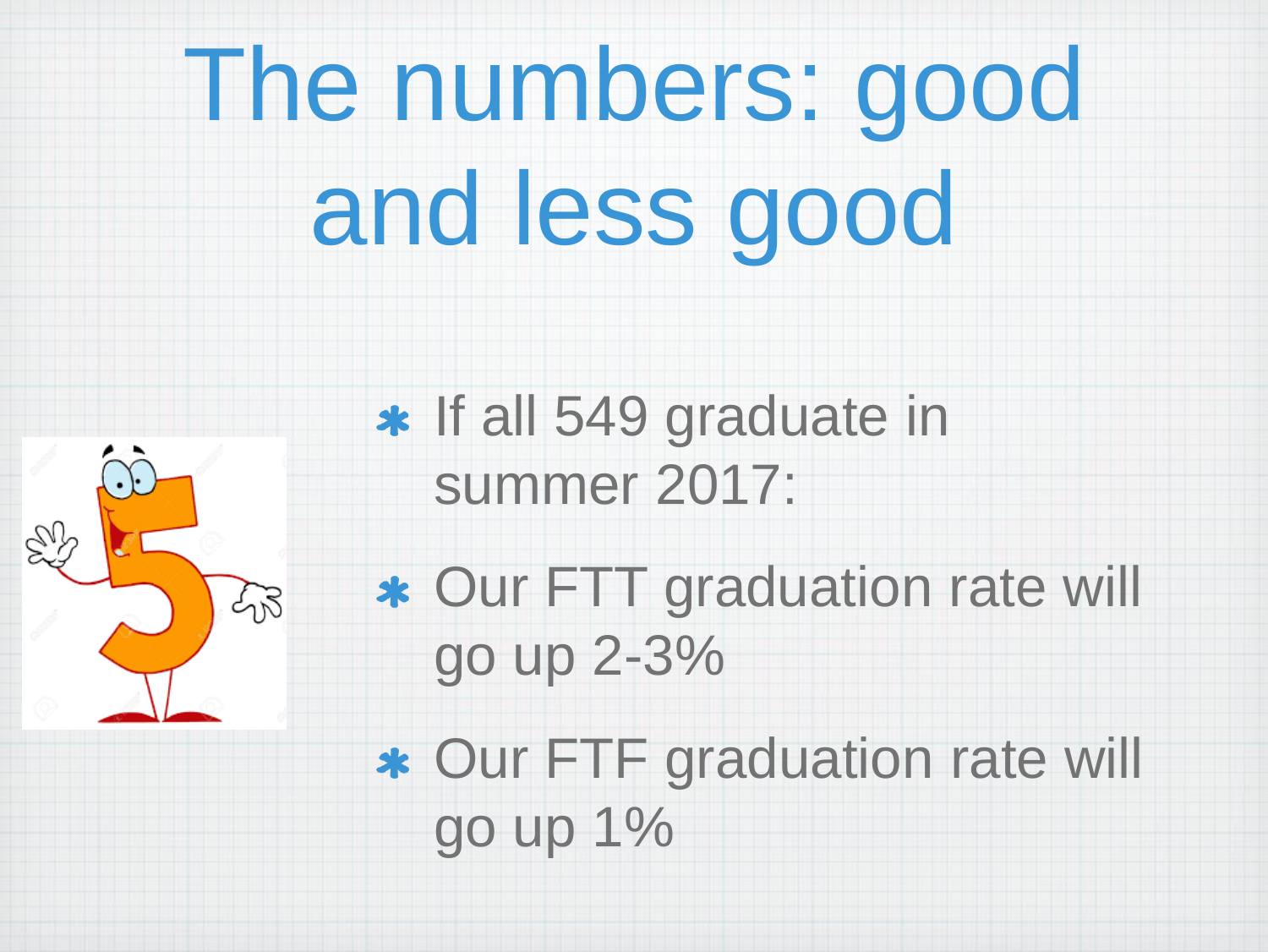## Um, sounds good. What's the concern?

#### Completion grant recipients by parent education

|               |                              | <b>Counts</b> | %     |
|---------------|------------------------------|---------------|-------|
|               | First-time freshmen          |               |       |
|               | 1. Both Parents: High School |               |       |
|               | or Less                      | 77            | 46.4% |
|               | 2. One or Both Parents:      |               |       |
|               | Some College                 | 36            | 21.7% |
|               | 3. One or Both Parents: 4-   |               |       |
|               | year College Graduate        | 49            | 29.5% |
|               | 4. No Answer                 | 4             | 2.4%  |
|               | <b>Transfers</b>             |               |       |
|               | 1. Both Parents: High School |               |       |
|               | or Less                      | 160           | 41.3% |
|               | 2. One or Both Parents:      |               |       |
|               | Some College                 | 82            | 21.2% |
|               | 3. One or Both Parents: 4-   |               |       |
|               | year College Graduate        | 111           | 28.7% |
|               | 4. No Answer                 | 34            | 8.8%  |
| <b>Totals</b> |                              |               |       |
|               | 1. Both Parents: High School |               |       |
|               | or Less                      | 237           | 42.9% |
|               | 2. One or Both Parents:      |               |       |
|               | Some College                 | 118           | 21.3% |
|               | 3. One or Both Parents: 4-   |               |       |
|               | year College Graduate        | 160           | 28.9% |
|               | 4. No Answer                 | 38            | 6.9%  |
|               |                              |               |       |

| Completion grant recipients by race/ethnicity |                            |               |       |  |  |
|-----------------------------------------------|----------------------------|---------------|-------|--|--|
|                                               |                            |               |       |  |  |
|                                               |                            | <b>Counts</b> | %     |  |  |
|                                               | <b>First-time freshmen</b> |               |       |  |  |
|                                               | Latino/a                   | 81            | 48.8% |  |  |
|                                               | African American           | 17            | 10.2% |  |  |
|                                               | <b>Asian American</b>      | 27            | 16.3% |  |  |
|                                               | White                      | 31            | 18.7% |  |  |
|                                               | Multi-Race                 | 4             | 2.4%  |  |  |
|                                               | Unknown                    | 6             | 3.6%  |  |  |
|                                               | <b>Transfers</b>           |               |       |  |  |
|                                               | Latino/a                   | 164           | 42.4% |  |  |
|                                               | <b>African American</b>    | 19            | 4.9%  |  |  |
|                                               | American Indian            | 1             | 0.3%  |  |  |
|                                               | <b>Asian American</b>      | 55            | 14.2% |  |  |
|                                               | White                      | 113           | 29.2% |  |  |
|                                               | Multi-Race                 | 17            | 4.4%  |  |  |
|                                               | Unknown                    | 18            | 4.7%  |  |  |
| <b>Totals</b>                                 |                            |               |       |  |  |
|                                               | Latino/a                   | 245           | 44.3% |  |  |
|                                               | African American           | 36            | 6.5%  |  |  |
|                                               | American Indian            | 1             | 0.2%  |  |  |
|                                               | <b>Asian American</b>      | 82            | 14.8% |  |  |
|                                               | White                      | 144           | 26.0% |  |  |
|                                               | Multi-Race                 | 21            | 3.8%  |  |  |
|                                               | Unknown                    | 24            | 4.3%  |  |  |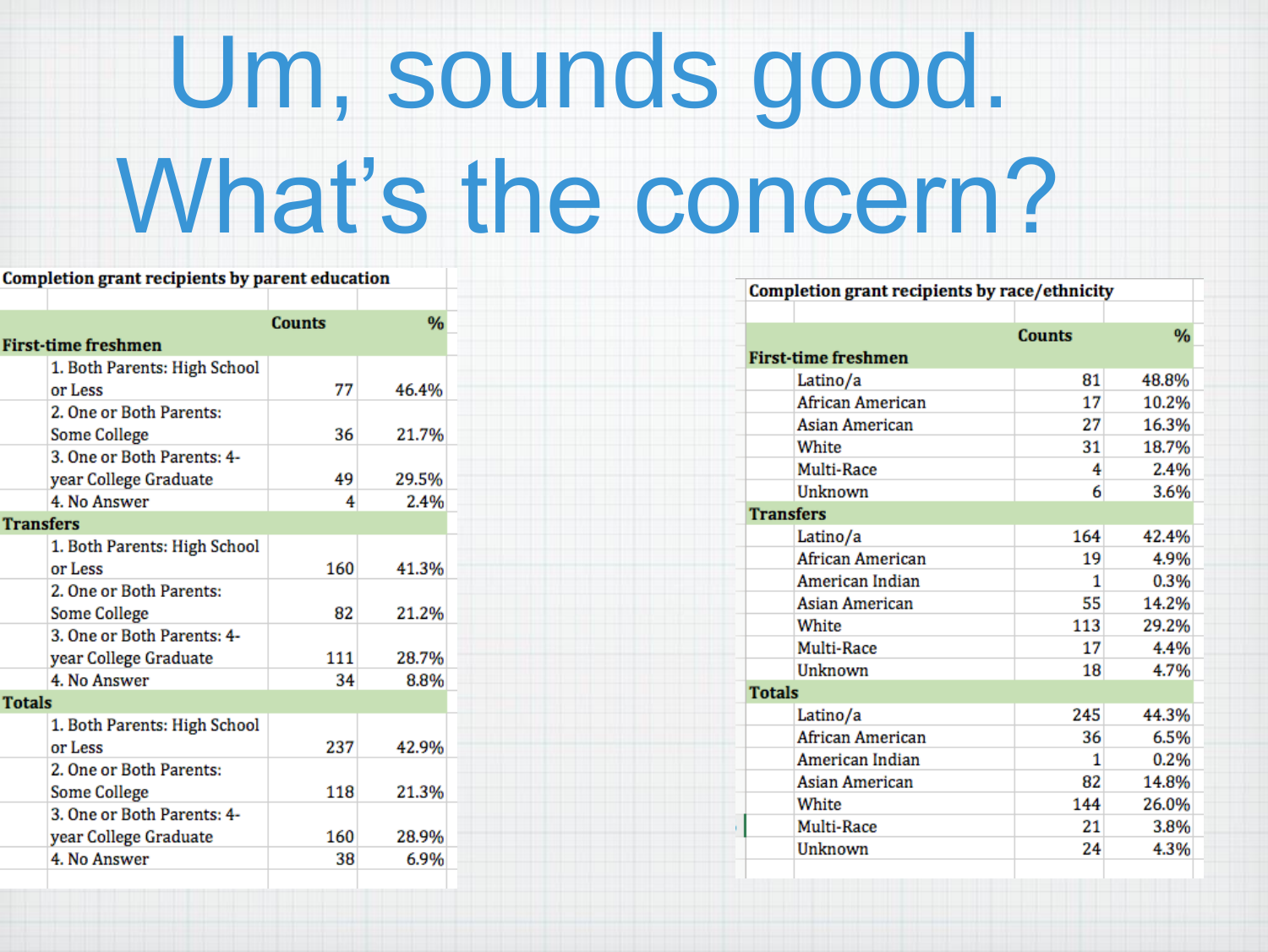## More demographics of the 549

Completion grant recipients by Pell grant status

|                  |                            | <b>Counts</b> | $\frac{9}{6}$ |  |
|------------------|----------------------------|---------------|---------------|--|
|                  | <b>First-time freshmen</b> |               |               |  |
|                  | Pell                       | 97            | 58.4%         |  |
|                  | Non-Pell                   | 69            | 41.6%         |  |
| <b>Transfers</b> |                            |               |               |  |
|                  | Pell                       | 244           | 63.0%         |  |
|                  | Non-Pell                   | 143           | 37.0%         |  |
| <b>Totals</b>    |                            |               |               |  |
|                  | Pell                       | 341           | 61.7%         |  |
|                  | Non-Pell                   | 212           | 38.3%         |  |
|                  |                            |               |               |  |
|                  |                            |               |               |  |
|                  |                            |               |               |  |
|                  |                            |               |               |  |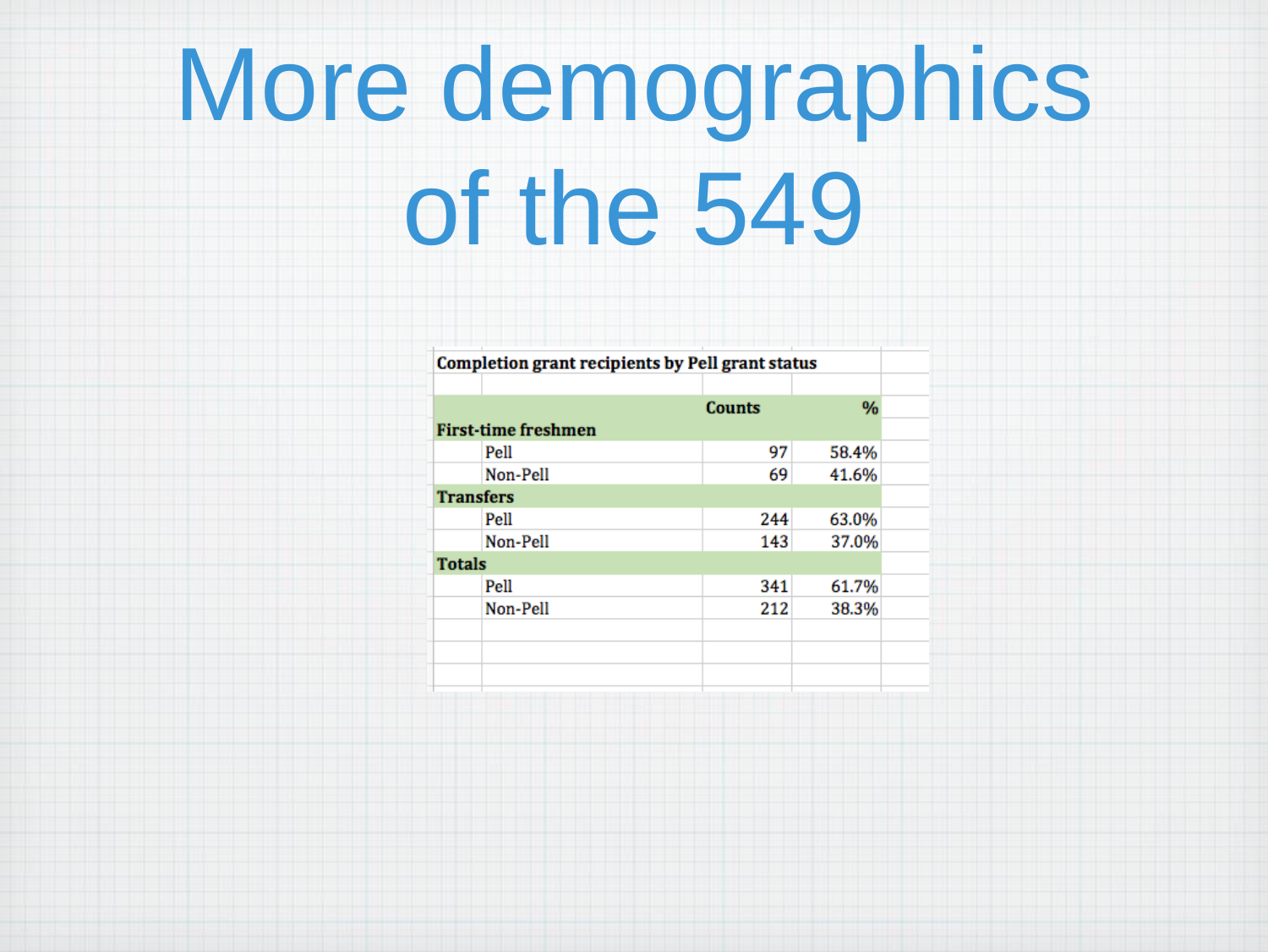#### Ethnicity

| FTF (F13 cohort)  | <b>Counts</b> | %    |
|-------------------|---------------|------|
| Latino/a          | 3238          | 55.6 |
| African-American  | 435           | 7.4  |
| Asian-American    | 655           | 11.2 |
| White             | 911           | 15.6 |
| <b>Multi-Race</b> | 191           | 3.2  |
| Unknown           | 142           | 2.4  |

| FTT (F15 cohort)  | <b>Counts</b> | %    |
|-------------------|---------------|------|
| Latino/a          | 2249          | 38.2 |
| African-American  | 246           | 4.1  |
| Asian-American    | 666           | 11.3 |
| White             | 1891          | 32.2 |
| <b>Multi-Race</b> | 233           | 3.9  |
| Unknown           | 329           | 5.6  |

Pell

And?

| FTF (F13 cohort) | <b>Counts</b> | %    |
|------------------|---------------|------|
| Yes              | 3506          | 60.2 |
| No               | 2312          | 39.7 |
|                  |               |      |
| FTT (F15 cohort) |               |      |
| Yes              | 3263          | 55.5 |
| No               | 2615          | 44.4 |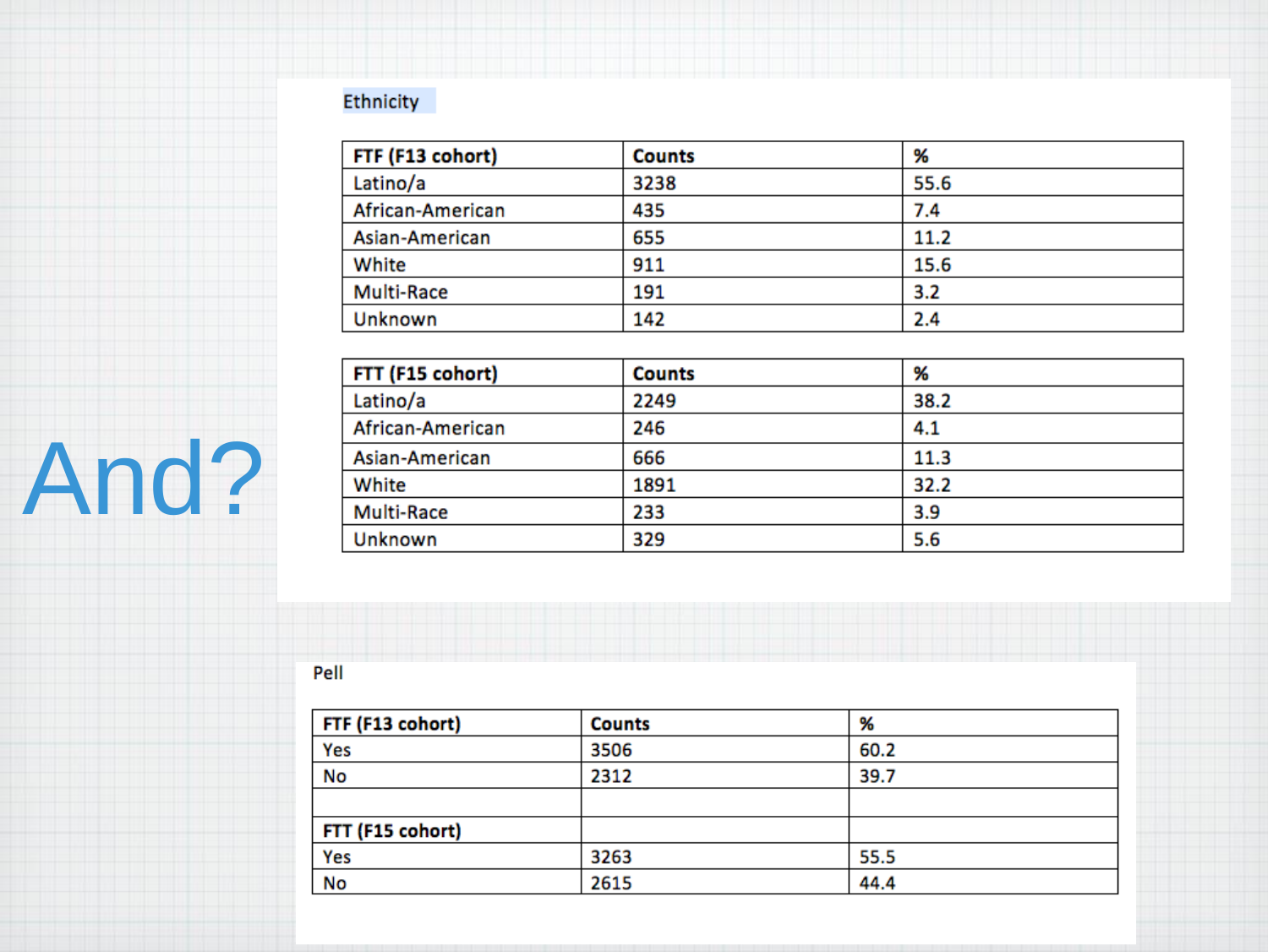#### FTT v FTF

- **\* The FTT completion grant recipients** look more like the class as a whole in ethnicity but are less likely to be Pell recipients (63% v 55.5%)
- The FTF completion grant recipients roughly match the Pell percentage as a whole, but come from more traditionally served backgrounds that the class as a whole (35% v 26.8%)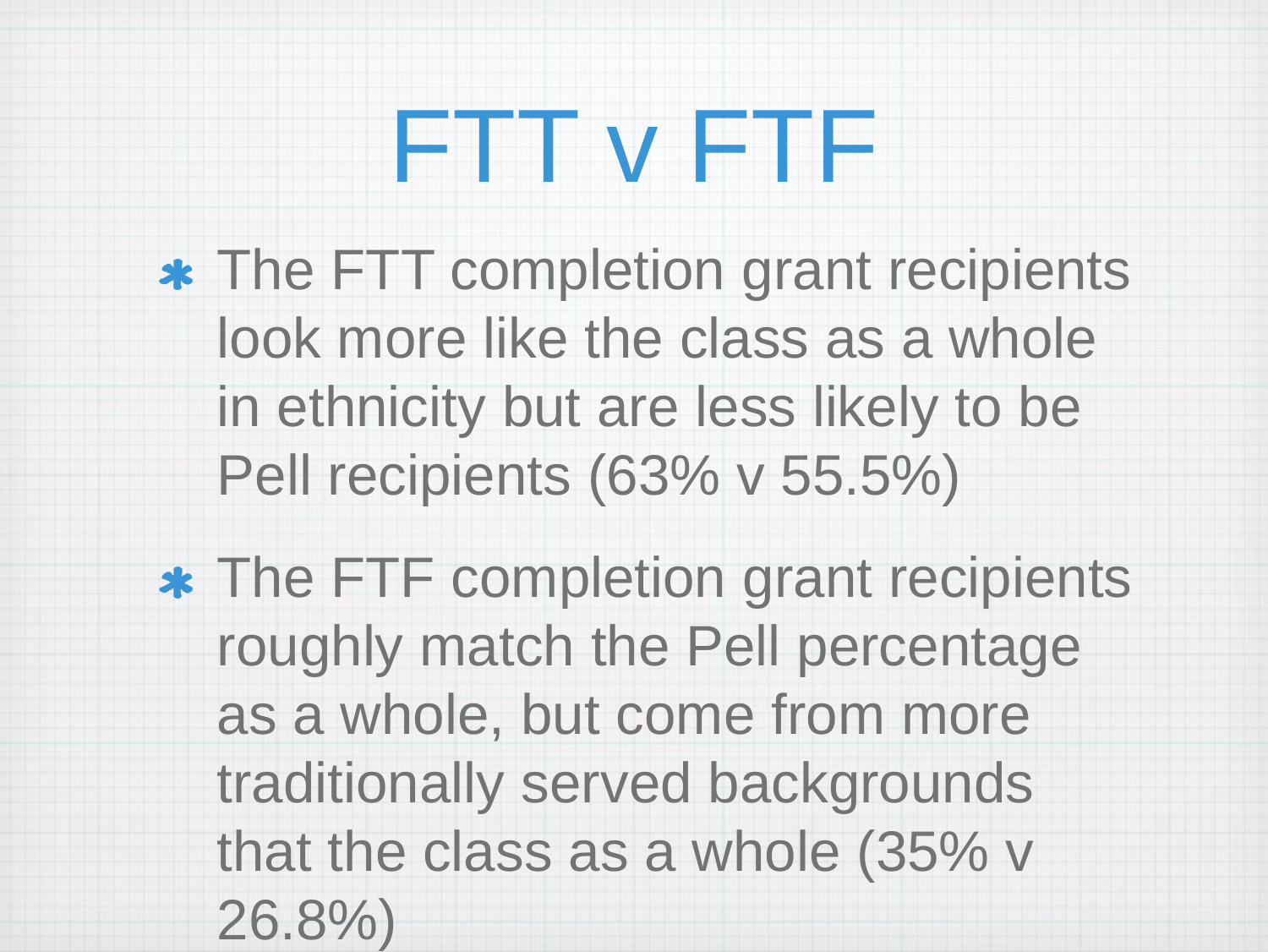### Other challenges

- \* the color of money
- protecting enrollment
- what if they fail the classes?
- state support classes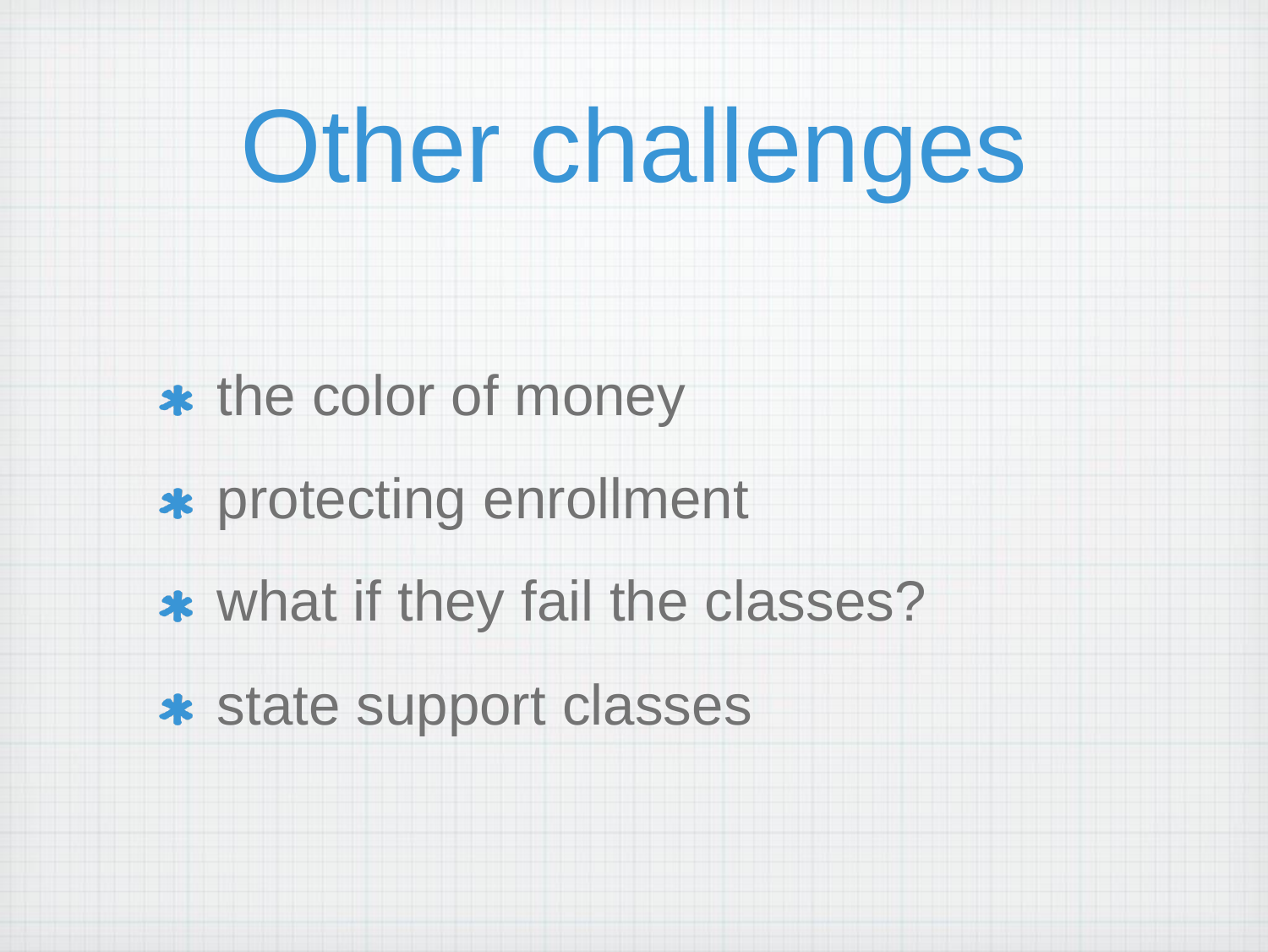## \* We'll see. Oes this work?

- \* It's a lot of money for 550 students
- We lose some of ethnic and socioeconomic diversity
- But...who doesn't want to spend summer in the SFV?

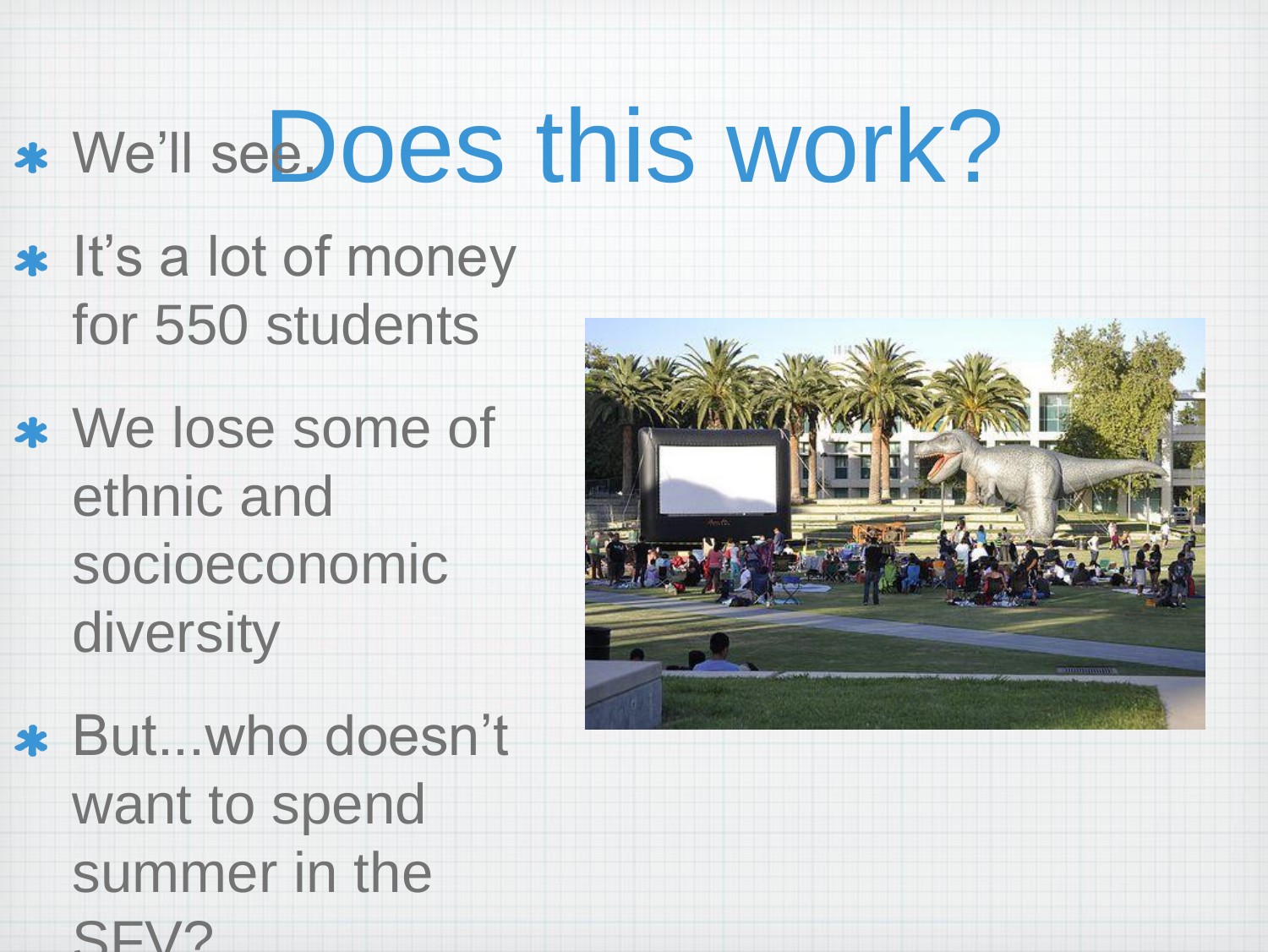# Query time